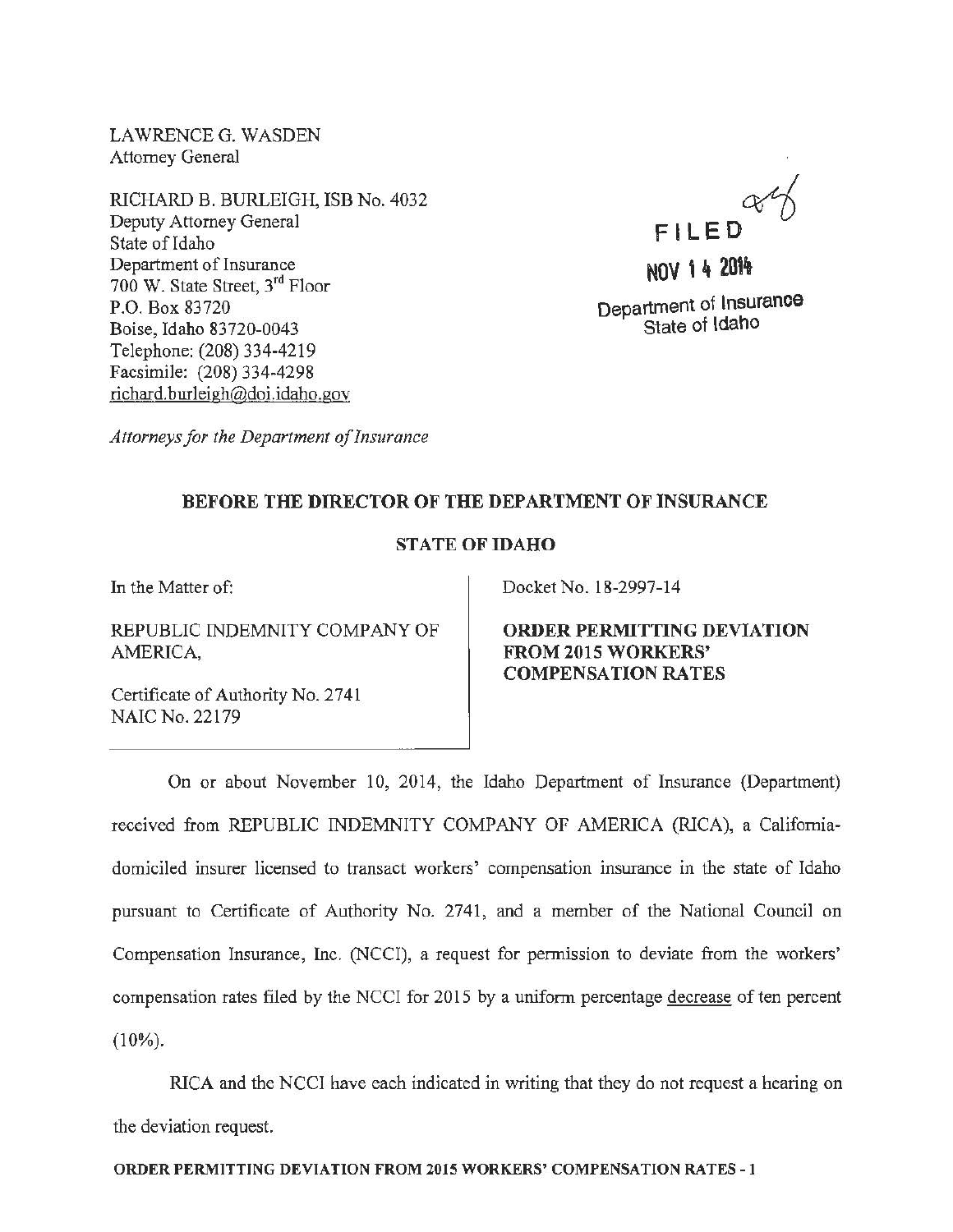The Department's Director (Director), having reviewed and being fully apprised of RICA's request to deviate from the Idaho workers' compensation premium rates filed by the NCCI for 2015, and the requirements of Idaho Code § 41-1614, has determined that the requested rate deviation is justified.

NOW, THEREFORE, IT IS HEREBY ORDERED, pursuant to Idaho Code § 41-1614, that RICA's request to deviate by a uniform percentage decrease of ten percent  $(10\%)$  from the workers' compensation rates filed by the NCCI for 2015, exclusive of terrorism rates, is GRANTED. This deviation from the Idaho workers' compensation premium rates filed by the NCCI for 2015 shall take effect on January 1, 2015, and shall remain in effect for one year from that date unless terminated sooner with the approval of the Director.

DATED this  $\left(\frac{1}{\sqrt{2}}\right)$  day of November, 2014.

STATE OF IDAHO DEPARTMENT OF INSURANCE

ellean feal **Director**